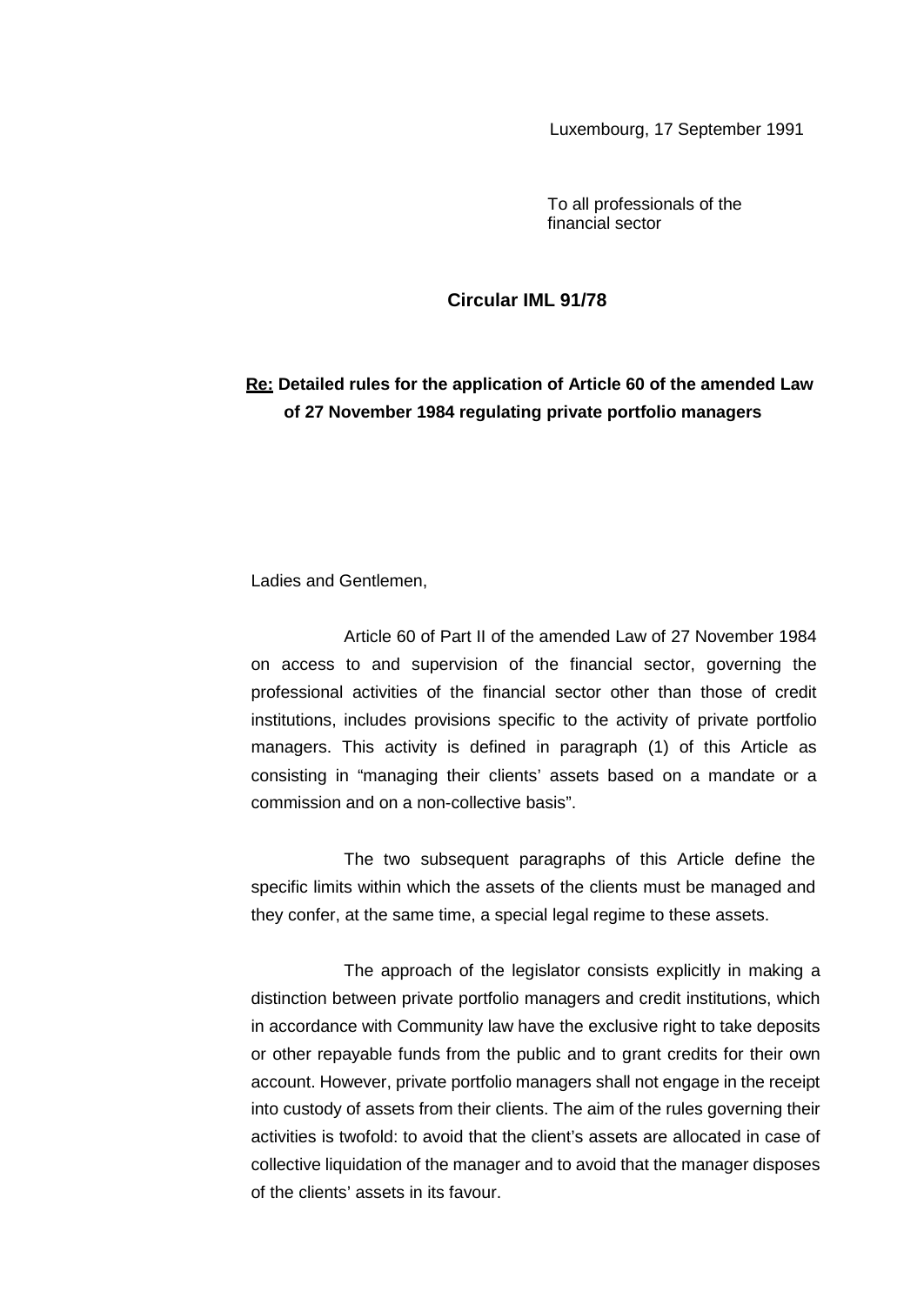Consequently, private portfolio managers are required to carry out their activities in a way that allow them to fully comply with aforementioned Article 60. As is to be expected, the professionals acting for their own account, referred to in Article 61 of the aforementioned Law, in the case where they act as private portfolio manager, shall comply with the same rules.

As such, private portfolio managers cannot themselves hold in custody the assets of their clients. When they receive such assets, they are obliged to deposit them with an authorised depository that is subject to an official supervision without delay. Depending on the content of their contract with their client, managers may be more or less free to choose (a) depositary(ies).

The clients' assets shall be deposited separately from the manager's own assets. This rule is linked to the specific regime to which the clients' assets are subject in accordance with the two first sentences of paragraph (3) of aforementioned Article 60. Any infringement to this rule would thwart the separation between the managers' assets and their clients' assets. Yet, this separation is absolutely intended by the legislator, not only in case of liquidation of the manager but at any time in order to prevent the manager's creditors from seizing the assets of the clients of the latter. In that regard, in particular, the depositary of the clients' assets must not, in any case, be allowed to offset these assets with a claim it may have against the manager.

In concrete terms, this implies that a private portfolio manager which entrusts to the same depositary its own assets and assets that belong to its clients, shall have at least two accounts with this depositary, one for its own assets and another for the assets of its clients. It goes without saying that it is free, where appropriate under the contracts entered in with its clients, to deposit the clients' assets on more than one account and even to have accounts opened for each individual client. The accounts receivable shall be designated as such so that the depositary is fully informed.